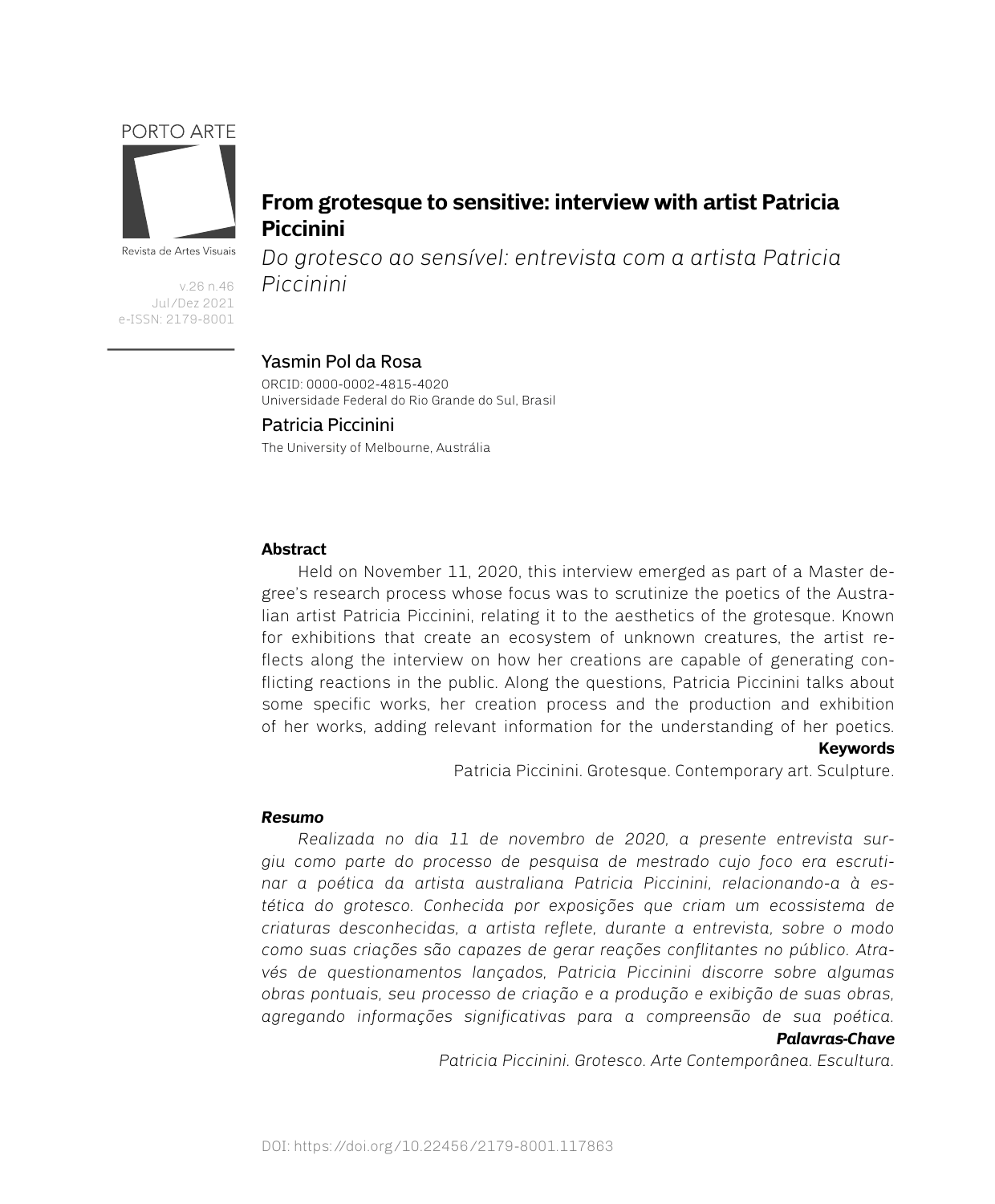2

ENTREVISTA



Revista de Artes Visuais

v.26 n.46 Jul/Dez 2021 e-ISSN: 2179-8001

#### **Introduction**

Born in Sierra Leone, in Africa, but considered Australian for having immigrated to this country as a small girl, Patricia Piccinini (1965) is an artist who works in a wide variety of media. In 1991, she graduated in Arts with an emphasis in painting at the Victorian College of the Arts and, shortly after completing her graduation, in 1994, she joined in as coordinator at The Basement Project Gallery. Since then, she has won awards such as New Media Fellowship, from the Australia Council, in 2000, and, more recently, in 2014, Lifetime Achievement Award, from the Melbourne Art Foundation.

Through photography, drawing, video, installation and sculpture, the artist challenges the logic of purity under which the human body is configured by presenting creatures that are the result of high genetic modifications in laboratory. Her works evoke realities in which the human being would cohabit urban and domestic with hybrid creatures resulting from the advancement of science and genetic engineering; with that, she invites the public to visualize this range of strange creatures under the affective and familiar perspective. The amalgamation between species of different natures allied to the mimetic content of his sculptures causes an immediate alienation in the spectator who visits her her exihibitions, her monstrous bodies project themselves into a familiar otherness, evoking feelings that move between attraction and repulsion.

The contradictory affections aroused by Piccinini's creatures rely on the grotesque to open a space that deconstructs dichotomies and raises questions about the relationships with divergent bodies. His beings are a spectacle of ambivalent feelings brought about by the blurring of boundaries between human, animal and machine. Thus, her use of the grotesque evokes the reality, but deceiving it, transfigures the aversive into the seducer, explores the essence of the inexplicable and celebrates the dubiousness of the absurd.

Allowing the encounter with a strange and anomalous world, the strange configurations engendered by Piccinini work as an enigma, as they escape reason and pull us towards obsession.



Figure 1: Patricia Piccinini beside her work *Kindred*, 2020. Source: [http://www.louisapenfold.com/](http://www.louisapenfold.com/art-in-childhood-series-patricia-piccinini/) [art-in-childhood-series-patricia](http://www.louisapenfold.com/art-in-childhood-series-patricia-piccinini/)[piccinini/](http://www.louisapenfold.com/art-in-childhood-series-patricia-piccinini/)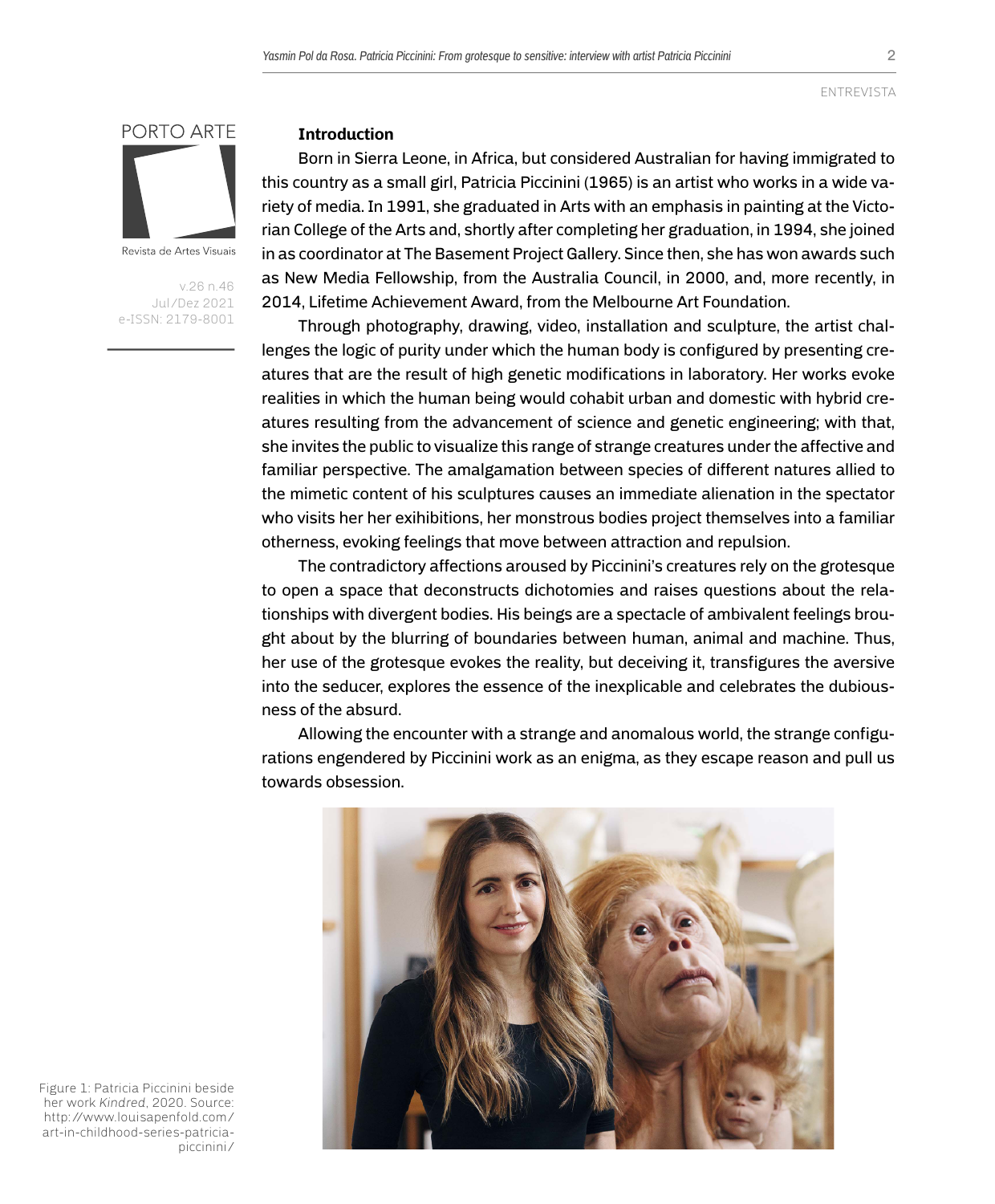3

# PORTO ARTE

Revista de Artes Visuais

v.26 n.46 Jul/Dez 2021 e-ISSN: 2179-8001

## **Interview with Patricia Piccinini**

The interview was conducted by videoconference on November 11th, 2020. In order to streamline the reading, certain redundancies and specificities of oral language, as well as interactions and comments that were not relevant to the conversation, were omitted or condensed in this transcript.

## **Yasmin Pol da Rosa:**

In my research, I investigate the theory of the grotesque and the appearance of this aesthetic category in both Art History and visual culture, seeking to establish relationships between contemporary works and works from the past. What caught my attention the most in your works was the fact that they, despite having aesthetic reminiscences of the grotesque, are almost always in a pendulous relationship between repulse and attraction, which is somewhat unusual within this aesthic category. I would like to know how you see the grotesque in your creative process and how important it is in your poetics, especially in this relationship of repulse and attraction.

#### **Patricia Piccinini:**

First of all, one needs to emphasize that when something is new and unknown, we, as humans, are neurologically hardwired to feel repulsed, because it's not something we recognize and it's frightening. And so, we think this is grotesque and repulsive. But actually, when you look at nature, there are a lot of oddities. For example, a seal: it resembles a dog, however it is really very strange and it's only because we know this creature that we are not repulsed by it. In reality, they are quite unusual and crazy, as they walk strangely, they smell, make strange noises... They are frightening and strange, but we know them and we don't find them repulsive. So part of the repulse is not knowing.

Another point in this question is that I don't actually make works that are intentionally repulsive. My aim is not to make something that will be so grotesque and disgusting that people would walk away. I don't try to do that. In fact I'm often sort of taking it back when people say "Oh it's so ugly!", "Oh it's so creepy!". I'm always incredulous, because I made it, I wouldn't make something that's purposely disgusting. I always think that what I make is quite attractive. So, my aim it's not to make something that people find it so abhorrent, disgusting, that they would move away, it's too much.

But, on the other hand, I also know that in the work there has to be some kind of pushaway. I could make a work which is very attractive in the same way that I could make a work which is very repulsive. However, I make a work whish has got a little bit of both. So you have beauty, which generally means something that's related to humanity, and repulsion. And they are both intentionally in there.

What I hope happens – and this is my ideal scenario – is that when people come to the art work they are pushed away because they think "I don't like it!", "I don't know what it is, it could be dangerous!", and then they're also pulled in, because they can see human traits, like human eyes or things that they recognise. Or they can understand the situation that the character or the creature is in and they empathize and they say "What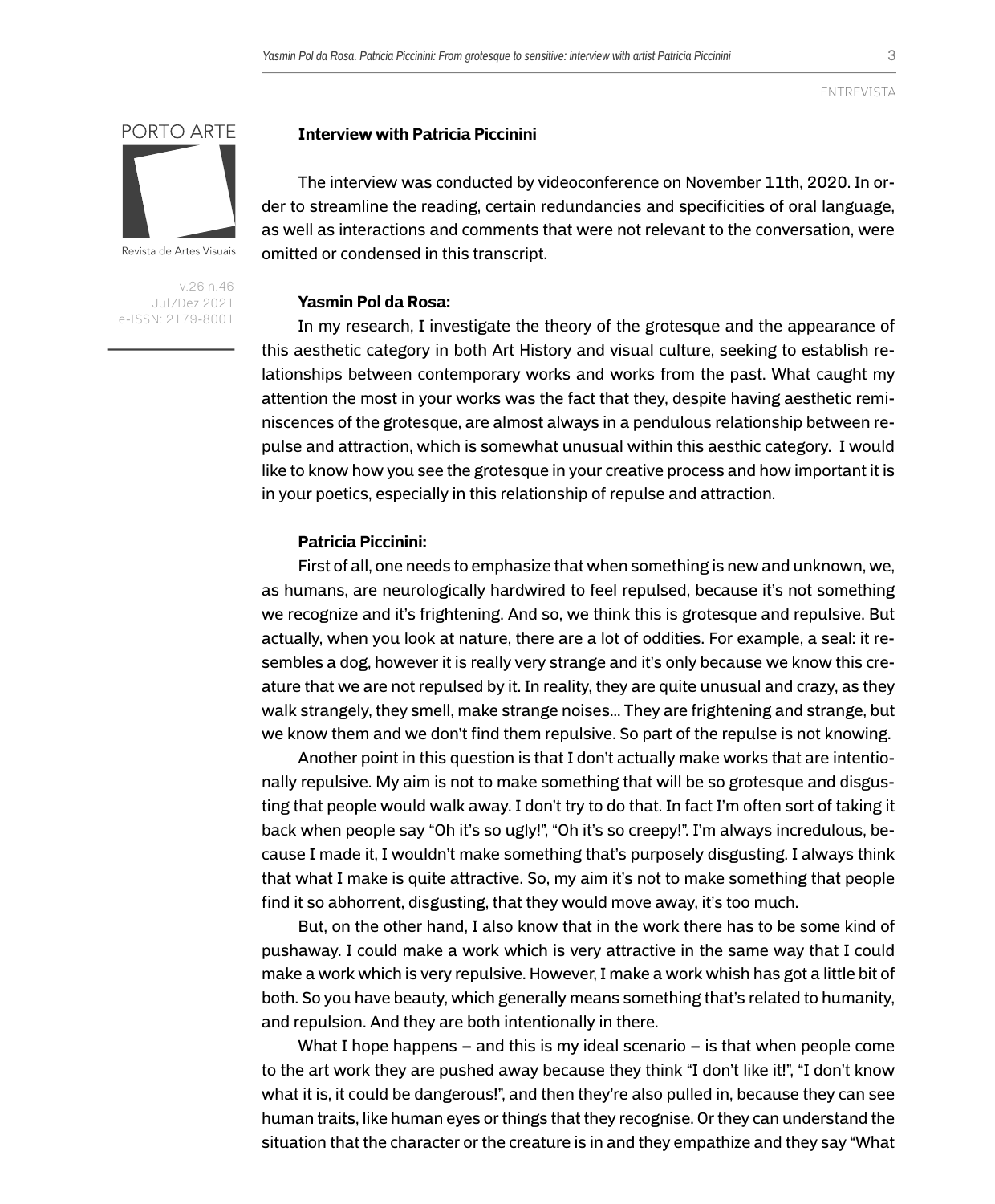

Revista de Artes Visuais

v.26 n.46 Jul/Dez 2021 e-ISSN: 2179-8001

would it feel like to be in this situation?". And so, what I hope happens is that they're pushed away and then pulled in. And this is something that really happens in the world. You're in front of my work and you're thinking "Oh, I like it... but I don't! I'm scared of it!". A space opens up in the viewer to be able to think, to experience sometimes and to feel something. And that's what I am hoping for, this opening up of space in the viewer to make up their own mind about of what they think about this creature.

I think it has to be to the way that I go, because everything to me is personal and emotional and idiosyncratic, so it comes from the viewer.

## **YPR:**

And you use the grotesque in the right amount, it's not much, it's not too little, it's the exact amount for you to have these feelings.

## **PP:**

Yes, so for example, I don't try and evoke pity. Pity is a bad emotion.

It is when you look at someone and you think "Oh, I wouldn't wanna be in that situation", and so you pity them. Often pity comes from being pathetic. Just seeing somebody in a very deep terrible situation, like maybe covered in blood or being really wounded, you look at someone and you think "I don't like it because I don't want to imagine being in this person shoes". However, my creatures don't evoque that kind of feeling. They have a kind of strength and relationships with others that to us seem sort of appearable or desirable. In most of times, my creatures are in an active and very secure situation – there's a lot of sleep scenes in my work, because to be able to sleep you need to be secure. So my creatures have a character strength which makes them not pitiable. And that is also part of repulsion.

#### **YPR:**

Throughout my research I noticed that certain circumscribed visual forms in the cathegory of the grotesque tend to repeat themselves throughout the History of Art, especially because the grotesque, in general, is very related to hybridazation between species. In one of your works, *Eagle Egg Man (The Philosopher)*, from the year 2018, I see a similarity with the study of fisiognomy by the seventeenth century artist French Charles Le Brun in which he hybridizes man's and eagles' faces. Were you inspired directly of indirectly by Le Brun or did this similarity happen by chance?

## **PP:**

I really love Charles Le Brun! I love and always have loved his work. Firstly, because he is a beautiful and incredible draftsman. Secondly, because he made his figsionomic studies very available; they were everywhere because of the printing press, so they were very popular images. And what he was doing was that he was illustrating a popular notion of that time, which was that you could tell a character of a person by the animal that they look like. So if you looked like a donkey, you were stubborn; if you looked like an eagle, you were wise; if you looked like a pig, you were greedy. That was a very common and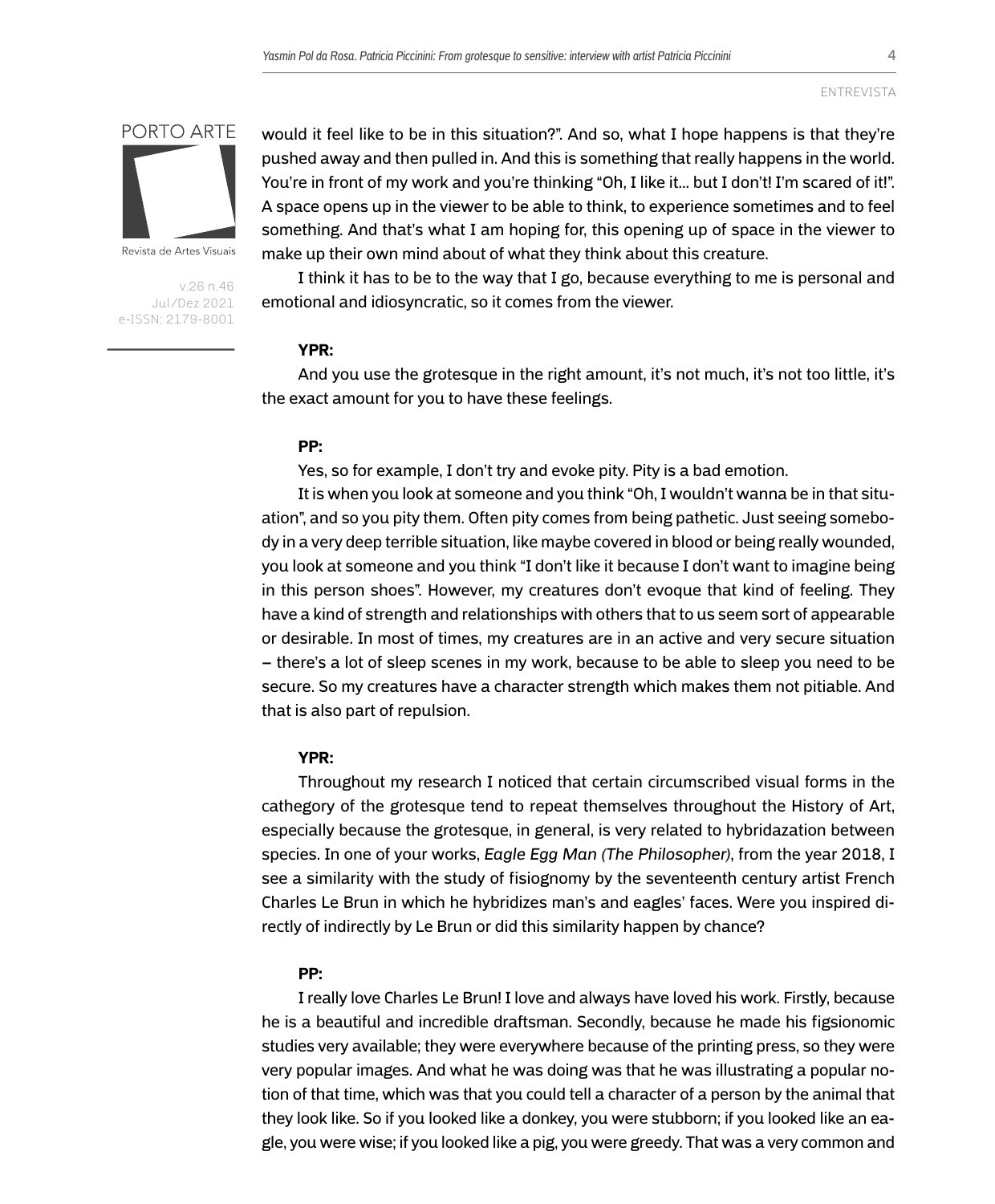

Revista de Artes Visuais

v.26 n.46 Jul/Dez 2021 e-ISSN: 2179-8001 popular way of understanding people, people's characters. A kind of way of saying "Ah, they act like this because they have this animal caractheristic and you could see in their faces". And it was how they understood people's way of being and personality.

Now, in the 21st century, the way we understand what motivates us is not which animal we look like, but our DNA. One looks at DNA and one determines the likelihoods of addictive behaviors or health disorders like diabetes, metabolic problems or mental health issues. To me, it's interesting because they're both contemporary ways of explaining to ourselves what animates us. I think that in a hundred years time the way we understand ourselves will be completely sort of overwrited. There will be some other way of understanding what animate us besides our DNA mapping, maybe something more sofisticated or maybe much more simpler.

The fact is that we are always looking for ways to understand our actions and how we are by our of physical characteristics. That's what inspired me to make the *Eagle Egg Man*, and it was a very conscious and direct reference to Charles Le Brun's work. The fact the creatures that make up the *Eagle Egg Man* are supposedly genetically modified creatures may arouse questions like: "How did they get here?", "Were they genetically created?". To think how supposedly they would could come to life is an ispiring narrative to me. The three creatures are nurturing these eggs these eggs are a sign of the potential of new life.

Eggs were always seen as a sign of growing life and that's why we have them at Easter, according to Christian tradition. Birds are another sign of new life. And so, the creatures in *Eagle Egg Man*, these wise men, they are looking out to these eggs, these new lifes so importante to mankind, which is a kind of an unusal thing to do because it is not a male thing, it's a female thing.

I really love that work, it's very very surreal, I haven't shown it very much.

#### **YPR:**

I think this work is very enigmatic. You already mentioned that in the previous question, but what were the main ideas that guided the three figures that make up *Eagle Egg Man*? And how did the creation process take place?

## **PP:**

Well, first of all, if you look at them you see they're quite small, they're about this big [making gestures with her hands indicating the height, about 60 centimeters]. They are smallish men which bottom part are made of a cowboy boot, and the ornament from the boot has become a kind of skin texture. They're very ornate, they're very beautiful, and a major part of this comes from the decoration on the western cowboy boot. Under the structure of the boot there are pouches where all these eggs are in. They are middle age these men with beautiful red hair, but they have these big birdlike beaks – which come from Charles Le Brun –, they give you an impression of a slightly conflation caused by bringing together an object, which is the boot, with an animal, which is a kind of birdlike human. These creatures are real hybrid ones, which seem to be really busy looking after their eggs.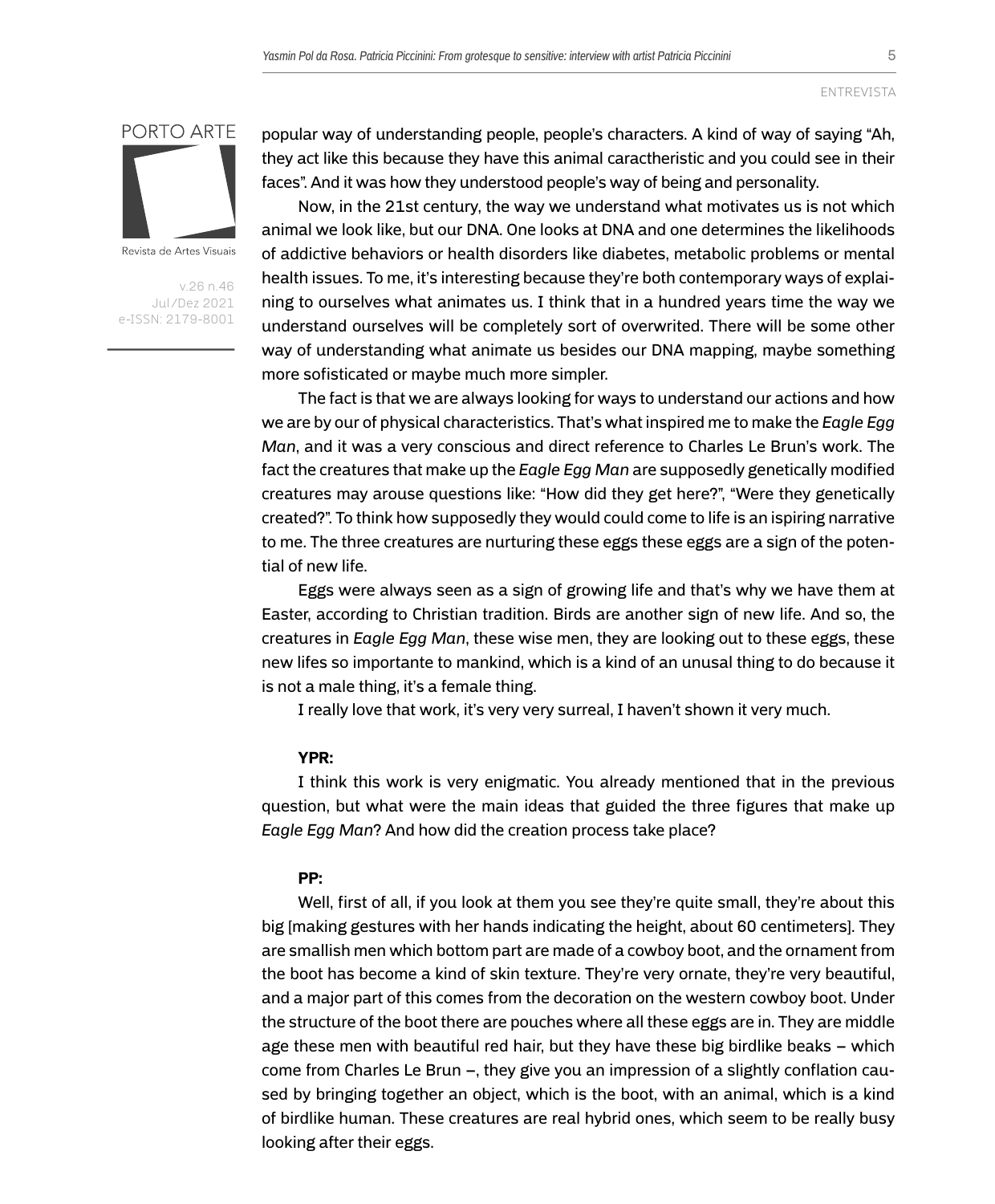

Revista de Artes Visuais

v.26 n.46 Jul/Dez 2021 e-ISSN: 2179-8001

All women are born with eggs in their bodies and, to me, this is very beautiful because it's something that valorize us and make us important. So me, in the moment I make these men also have eggs, I am saying that they are doing an important job, they are doing what we do all the time. We look after our eggs, we care for our eggs since we were born and we have a link to all the other nature through this role. There's lots of very fantastic things about being a woman. One of them is that we are very linked to the environment through our reproductive cycle, and part of that comes from nurturing these eggs during our life. Having given these men the same role it's like having given them the most important role that can be given. It's sort of giving them some kind of greatness, almost like the Three Wise Men.

Other important thing in the work is that it is very rare for the male of the species to look after the offspring, very few mammals do it. There are some birds who look after their egg and offspring, like the cassowary –a big bird that looks after its offspring –, however, this is very uncommon because it is generally a female role. By just showing that these wise looking men are looking after eggs, I am saying how valuable are their actions.

#### **YPR:**

What are the motivating elements for your creative process? Do you look for references in other artists, films, television shows, documentaries about the animal world, science fiction and/or other productions of visual culture?

#### **PP:**

One of the things that I really value in my practice is that my work is relevant. I could easily make a work very esoteric in terms of understanding and with a very theoretical approach. I went to university and studied Art History and Philosophy, which could make me do a very obscure work, and maybe that would fit in with a very the elitist understanding of the Art world. There are only a few people – called *cognoscenti* – that can understand the art and only few are entitled to be part of this club of art people. And I don't really want to be part of that. My intention is to make a work which is relevant to the life we lead today. I want to connect with people over ideas. I am just a normal person and I am affected in the same way that everybody else is affected by the same ideas.

Everybody in the last decade has became increasingly interested in the environment, therefore, I am too! That's why I want to make a work about the environment, because I am also interested in that, I am also affected by this like everybody else. I want to have a conversation about present topics with other people who are also affected by them. I have my intentions and I work very hard to make an art work which tries to communicate a whole lot of ideas, in a lot of different layers; some layers are very obvious, others not that much. I really want that most people can grab into this layer and get something out of this. They may not get all the layers, and that's ok. Maybe in time, if they care, that will be yet available. So I have my intentions and I try to communicate it; then, we have the viewer, with their culture background which they bring to the work.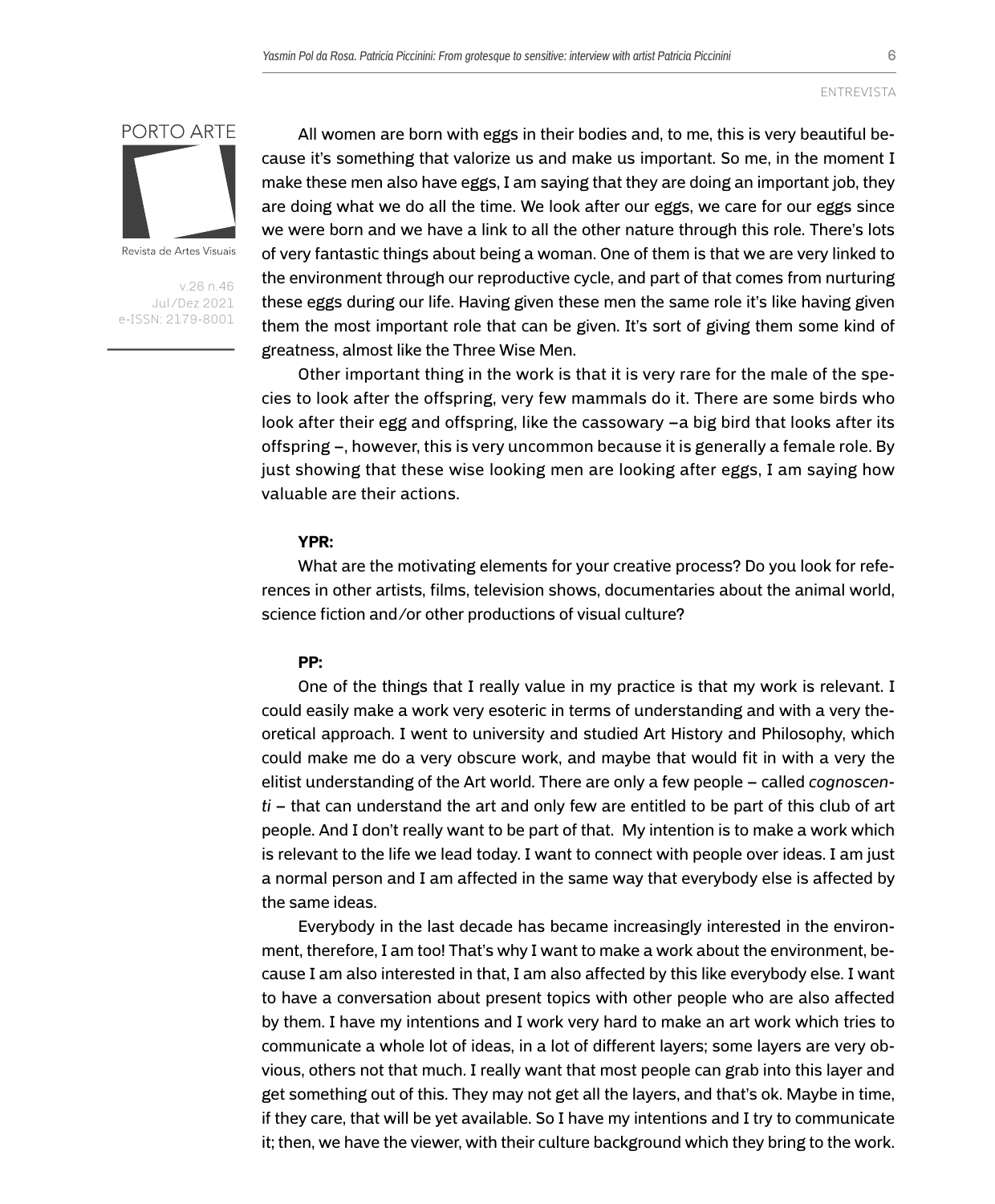

Revista de Artes Visuais

v.26 n.46 Jul/Dez 2021 e-ISSN: 2179-8001 The meaning is created between me and my intentions, the viewer and the object.

The meaning doesn't reside in me, like who I am, what are my relationships. Of course, the work is enformed by my reading and by my choices, but it's not about me. I don't expect people to be interest in me as a person. Having said that, there's still the stuff I bring to the work: the aesthetic qualities, the conceptual ideas and the emotional contente. From that, meaning is created by three other parts: my intentions, the objetc and the viewer. The meaning is in there, inbetween, together, like there were three things and the meaning in the middle of them. It's not like all the objects tells at all. The object has sense for itself, but I also listen to what comes from the viewer.

You had asked me what are my references, what do I look at: I look at everything! I look at TV, I read lots of books on Psychology cause I'm interested in body language; I'm interested in the environment issues; I read a lot of science stuff; I'm very interested in the ideas around sexual politics, I'm atracted to History. So a lot of the work will have this range of references which will not always be seen in its entirety (like the rescue to Charles Le Brun... you saw that, but not everyone will see it, maybe one in a thousand people will see it, but it is there in the work). If you see it, that will make it more exciting for you, but independently of the perception of the references, still they will evoke some questions – you will still see the "Eagle Egg Man" and go "What are they about?", "They got out of a shoe! And the ornament on this shoe is so beautiful, it's become almost like a body ornament, like a tatoo or something, some strange thing!". My creatures have their own strange world that you can enter into, it's very immersive. It's not necessary to get the historical reference to create a captivating experience.

## **YPR:**

One of my favourite series of yours is *Nature's Little Helpers*. I see it as a medieval bestiary that carries a moral stamp that transcends the aesthetic content of the figures. Despite the series being from 2005, there are more recent works such as *The Cleaner* and *The Defender*, from 2019, which seem to be in line with the proposal of your *little helpers*. Do this more recent works connect with the 2005 series? Bearing in mind that the problems with nature have increased a lot since then, how do these two creatures connect with the issues of fauna and flora nowadays?

## **PP:**

That is very true, these recent works, *The Cleaner* and *The Defender* – and I made another one about a bat, *Shadow Bat*, – they are related to the work that I started in 2005. Around that time people were starting to become much more interested in the invironment in a popular way. That's when we were becoming aware of the extinctions that were happening around the world, the land degradation and the climate change. Scientists knew beforehand, but it was when everyday people like us – like me – were becoming aware of it. And one of the questions that I was interested in talking about was how far will we go to undo the damage that we've done to the environment and what are the sorts of solutions we can do. How does the seduction of the technological solution suit with us? So, I made a whole bunch of works around that.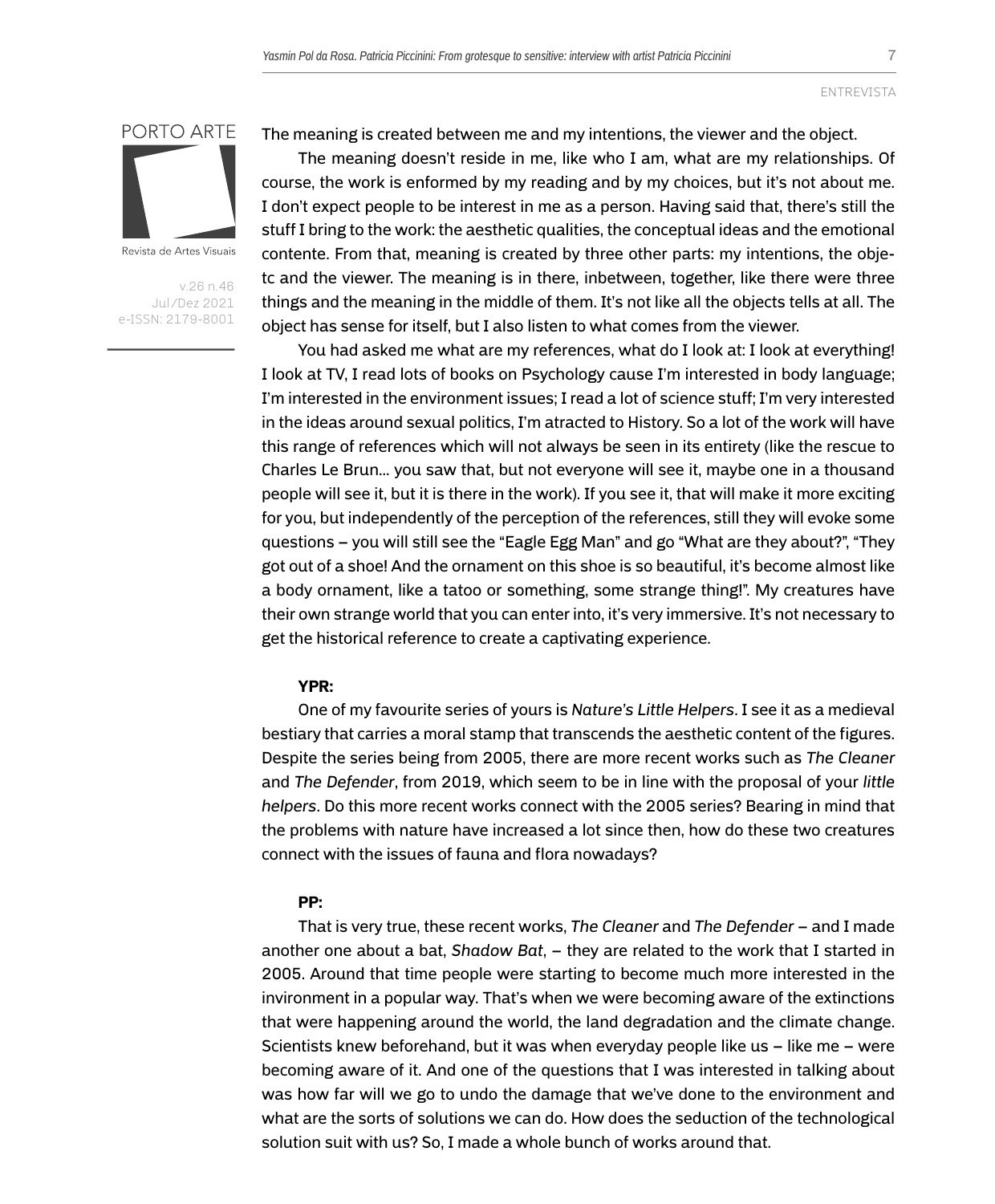

Revista de Artes Visuais

v.26 n.46 Jul/Dez 2021 e-ISSN: 2179-8001

A lot of terrible things that happened in my country were not done by people that wanted to hurt the environment, but by people that actually had good intentions. English peolple, for example, by colonizing the country, they came to Australia and they brought with them rabbits, because these animals are a rich food source. They saw them as essentially benign, like they wouldn't do any damage, and so they introduced them into our environment. But rabbits are incredible destructive! These beautiful small tiny creatures eat everything that native animals want to eat, what led to other species become extinct. So native creatures were extinct not because English people wanted to hurt them, but because they just wanted to feel better in this very scary and alienating environment.

So, my idea is not to look back and to shame people, because we still do lots of stuff with good intentions like taking water from the deep land and the mining establishment for the good of people, when actually it's gonna destroy the environment. So it's not about shaming, my stories talk about what are the sort of eventual possible sotutions to this terrible problem and open up a discussion around them.

Another example: fifteen years ago, when I started, there wasn't that much plastic in the ocean like there is today. So I think in these beautiful turtles called leatherback turtles. This species is a very old living turtle and she gives birth when she is in her twenties. They're really enormous, and what they do is they eat jellyfish, what is a probem, because plastic bags in the sea look like jellyfish and so they end up eating a lot garbage. The plastic gets coiled up in their bodies and they start to die because of that, it's just a nightmare! Because of these problems these beautiful turtles are on their way to becoming extinct. So, when I made [the work] *The Cleaner*, the first thing I'm trying to do is drawing attention to this, since not many people know about the leatherback turtle and their dilemas with the environment, they don't know that they mistake plastic bags for food, they don't know that they're starving to death because their insides are coiled up with plastic. I bring the story out fom this world to a bigger one, and so the story becomes a proposition.

Because all we see is this: a turtle that has got that technologial aspect to her, she's got this kind of machine component to her that looks like a vacuum cleaner – that's one of the things that people are proposing to clean up the sea, we can have this big vacuum cleaners and we're gonna filter the sea! It seems kind a bit crazy to me... I am not a marine biologist or an environmental scientist, but it seems a preety small step, a farfetched way of thinking, since the real way of stopping sea polution is just ceasing plastic production. Stop making it available for free and just to be a lot more careful about what goes into the ocean. I think that it can be easily done, as long as we have the right policies and place to do that. But I think people don't know what does this take.

When you look at *The Cleaner* you will see that this work is, first of all, drawing attention to some stories: the dying story of the leatherback turtle; the story that surrounds sea pollution and its possible cleansing; and story of it being a kind of technological solution. It [the story] has got this kind of slightly hopeful aspect to it, like if it says: "Oh, maybe we could do this, maybe we could do that", "We could create a kind of human turtle, a hybrid that also has a robotic component and they can clean up the ocean".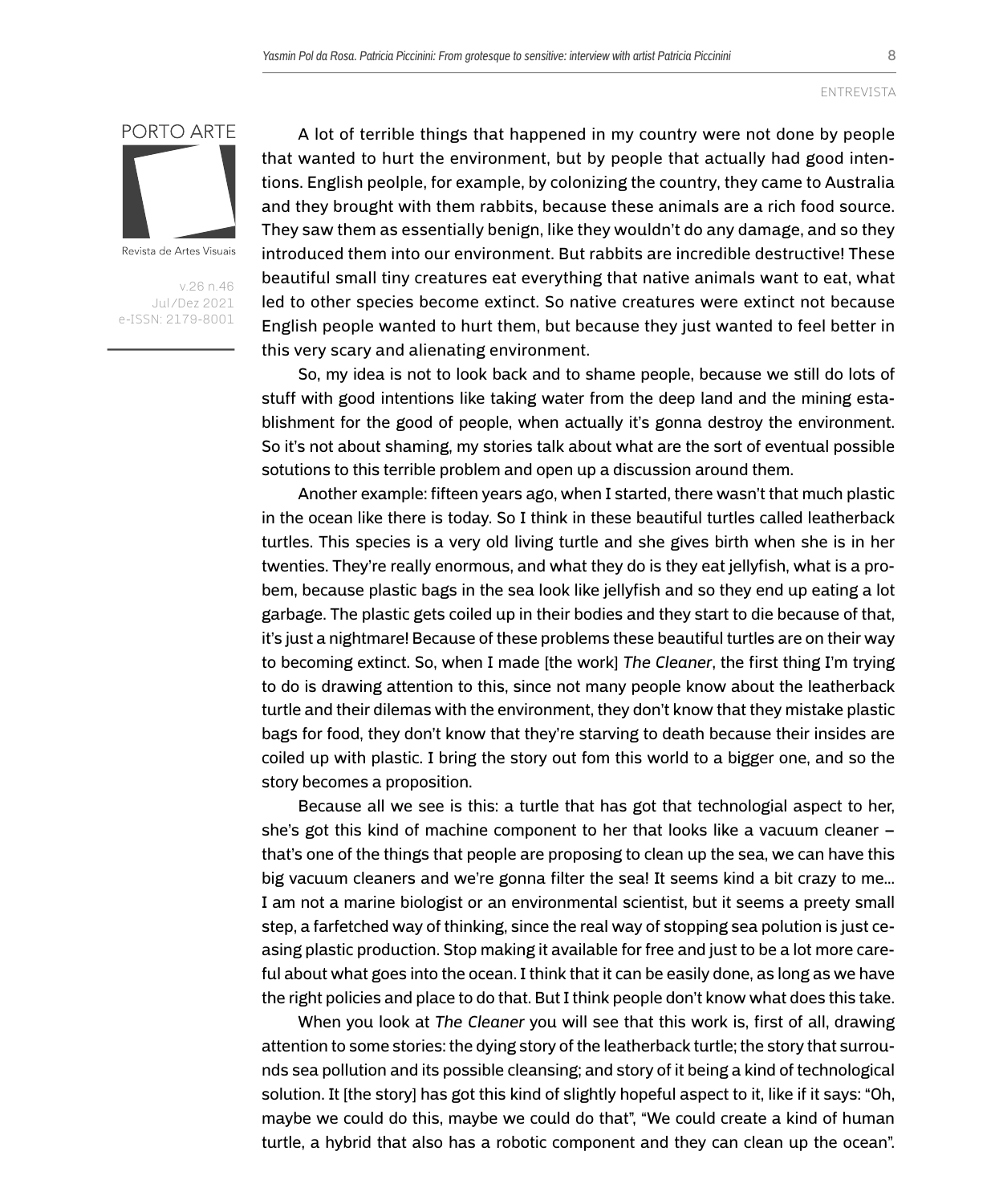

Revista de Artes Visuais

v.26 n.46 Jul/Dez 2021 e-ISSN: 2179-8001

To me it's not a terrifying anecdote, but it is a concrete fact since this species won't be around in a few decades, it's on its way out. And that's something to mark in some way. Despite I am quite alarmed by this situation, I don't wanna scare the hell out of people, I don't wanna make a work that says: "There are fifty leatherback turtles with opened stomachs full of plastic". My intention is to make some kind of a proposition, a work we look at it and go thinking what can be done. It is a story that we all have in ourselves about the sea, plastic and the animals that eat it.

#### **YPR:**

Something that intrigues me a lot is the way your works are exposed. In each exhibition we may find they in different environments. Are you the one who chooses this or is it an exclusive work of the local curators? And, in your opinion, what is the importance of the expography for the reception of the work?

## **PP:**

That is something that I have been struggling with for a long time, maybe about fifteen years. As a young artist, I was interested in creating environments, but it is hard, for several practical reasons, to make a sculpture and then not put it on a pedestal, it says "Don't touch it!", for example. I'm very good at making small scaled things, like things with details, but it's much harder for me to make big environments. So I have been struggling with it for a long time and trying to work with this aspect – and I think over the last five years I've had better results.

When you look at my works, it's ok to see them in a pedestal, but it is much harder to supend disbelief. That is a cinematic term thar refers to the act of looking at a movie and accept that this is a story, that this is not real, but still we can be taken by it. It is a reccurrent strategy in film, but how can we do it in a gallery? One of the ways of doing it is to create an environment. I've made, in the last few years, big efforts to create environments around the creatures in order to cause this suspending disbelief. My creatures are very, very strange – a human turtle with a vacuum cleaner on it, that is a little bit strange – so how do we make it conceivable, how can we stop that disbelief? The best way of doing that is by creating an environment all around it that support that idea of this hybrid creature [referring to the work *The Cleaner*] which we created to clean the environment for us because we have dirtied the sea for really pretty stupid reasons, because we are not organized and we let rubbish go into the sea. In a recent exhibition in Helsinki, one third of the gallery was a big atmospheric space in which you could walk through and it gave you a sense that it was some lived space; the other two rooms were works on pedestals and the fourth room was a big video work, tha was quite immersive.

I do try to create this spaces, especially if I have the budget – and that's another importante thing: to create environments you need money. I often don't have the money, but if I have the money, I will make it, because that's a much better way of presenting the work.

I've made different kinds of environments, like dioramas, for example. Dioramas remind of a museum tradition, in what you put in amongst a taxidermy lion – in the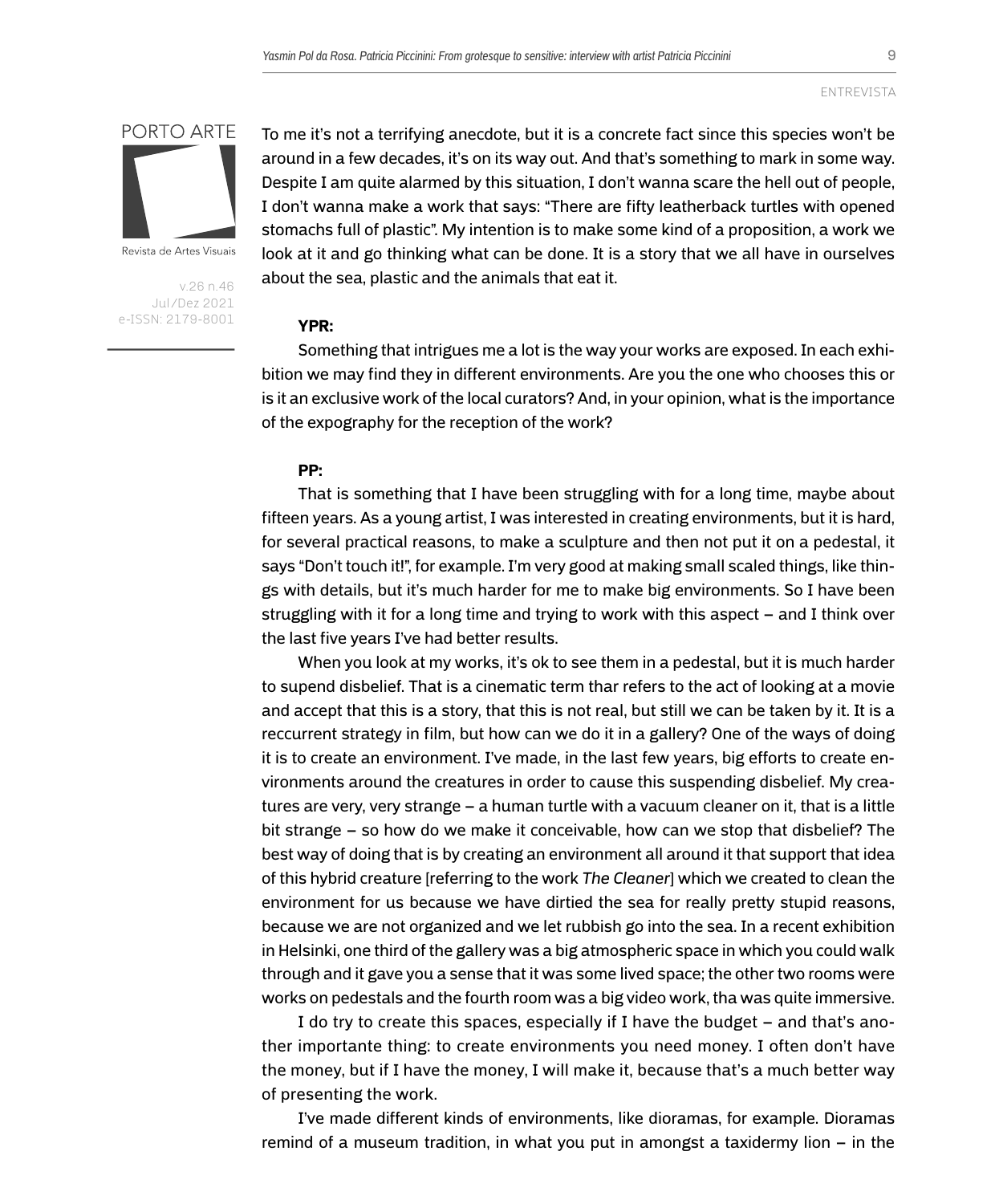

Revista de Artes Visuais

v.26 n.46 Jul/Dez 2021 e-ISSN: 2179-8001 case of a natural history museum – in an environment, obviously artificial, but kind of simulating the real world space. I've made those kinds of spaces which are artifitial, but talking about the natural. These are artificial spaces, but they dialogue with the natural. When it is possible, I got to work with the space itself: sometimes I can work in a beautiful basement where people haven't been for 50 years, so it is possible to use the basement, its smell, its dirty, its actual space.

So yeah, as I'm getting older I'm trying to make the environments as well.

## **YPR:**

Your creatures receive a skin texture generally wrinkled in which we find some human imperfections, such as moles, spots and skinfolds. How are the choices of skin textures made? Do you think that this can intensify the grotesque content in some works?

## **PP:**

Do you know how I make my work? [given my affirmative answer, the artist continues]

I do the drawings, I come up with the ideas, and then I work with a 3D modeler, who makes them in the computer; and then we output a small core, and then we work with a mold as sculpture to put plasticine onto the core, which is this foam piece. I just work with a lot of people that are very good at what they do: Dennis is very good at computers, Adam is very good at doing wrinkles, Isabela is very good at painting, Mitsumi is very good at doing the seams, Liz is very good at doing the hair and Peter is very good at coordenating everybody. So, I don't make these things by myself, I make them with a whole team of people – there must be 10 people involved in every work. It's a lot of expertise, a lot of knowledge. Even though it is my idea and it is my practice, they each bring to work their expertise.

I work with a sculpturer who is particularly good at wrinkles when I want a work that has to have a lot of wrinkles in it. When I'm doing a work that doesn't need wrinkles I work with another sculpturer who is very fast and he does very sweet surfaces. I work with people that have very specific skills.

You had asked me how do this surfaces and textures come about... Well, they come about because they relate to the content of the work. For example, in the work called *Sanctuary* – which presents two old bonobos with white hair and they hold each other – I worked with a sculpturer that's fantastic at wrinkles and doesn't get sort of exasperated by doing a lot of them. It's quite a boring job and some sculpturers would not do that cause it takes too long, so I work with one that really loves it. A lot of those decisions are made by working with the right people and communicating verbally and through drawings my intentions for the work. But they bring a lot too. They bring 20-30 years of experience, so they know what they're doing.

For a long time I've shided away from doing dark skins and I've got quite a few reasons for that. The first reason is that silicone is a milky material. If you open a jar of silicone it looks like milk, it's like a creamy white shampoo. If you want pastel colors it's great – you can get bright colors too, but they're always slightly milky. So, we've shided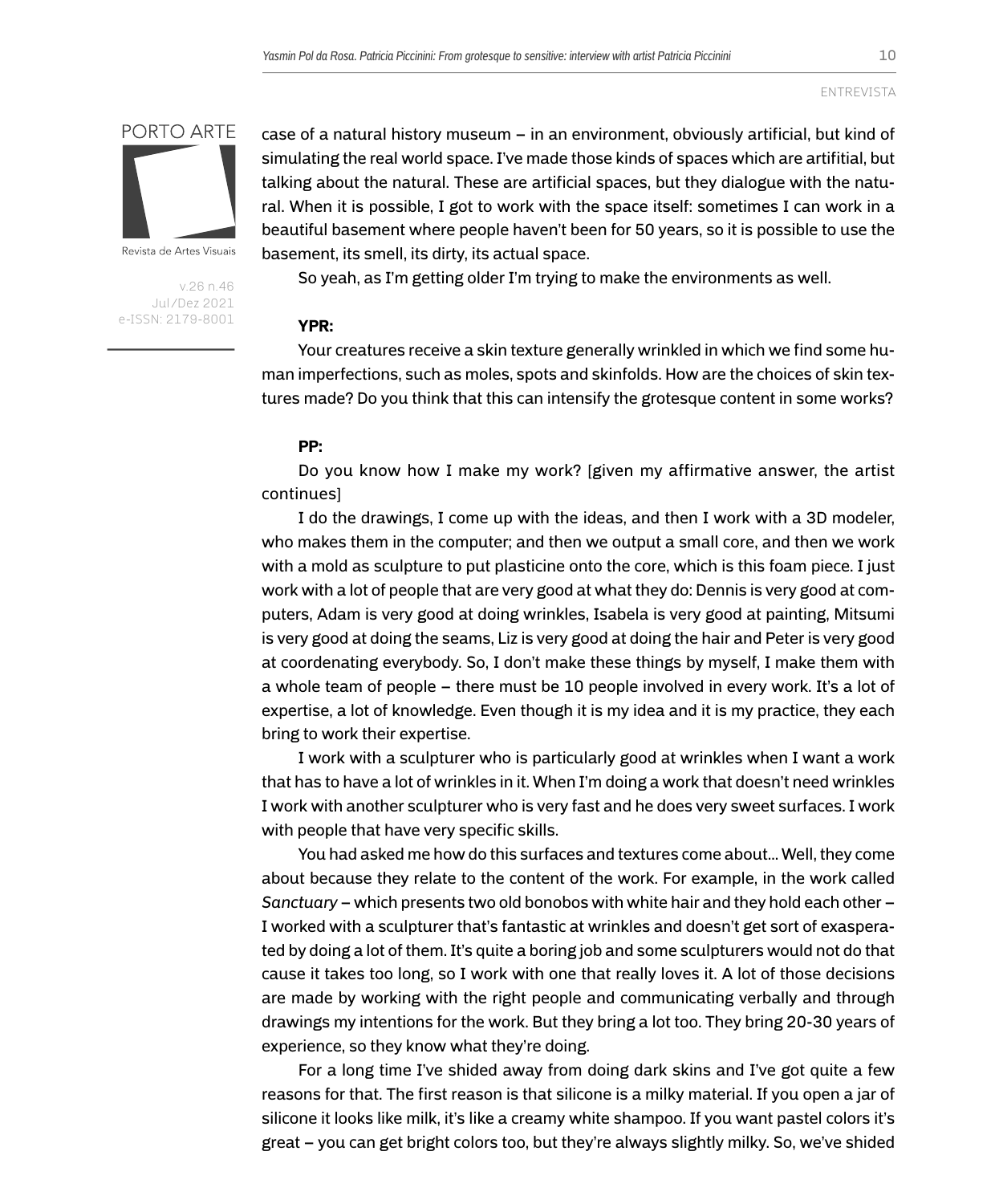11



Revista de Artes Visuais

v.26 n.46 Jul/Dez 2021 e-ISSN: 2179-8001 away from doing dark skins because to get a beautiful rich deep golden dark skin is really hard (it is much easier to do pink because it is pastel). Now, we've put in like six months of work to fix this problem, we studied how can we make the silicone translucent so we then can put brown in so that brown would remain brown and not look like a kind of murky muddy pastel color.

Another thing why my figures don't have dark skins tons is that because this skin hue color is often being seen as monstrous, like just by being brown you're not normal, you're a scary monster, you're to be feared. I didn't wanna actually to reinforce that. If I was gonna put something out in the world which was gonna be slightly threatening to people, I didn't wanna have brown skin just because I didn't wanna say that brown skin people are other, cause they're not other, they're beautiful – in fact very beautiful!

It has taken me a while to accept that actualy something also very important in the world is representation, like you need to be able to see yourself in things. And that's another thing to mention: I do a lot of works that are female because I'm a female and I don't see the kinds of females that I'm interested in in popular culture. I'm trying to present females that are mothers, that are vulnerable and, in the same time, strong. I think more than 50% of my work are mothers. So I'm focused on that, because I feel that it is very important, and even though it's very common – we all come from a mother –, we don't often see reproduced images of mothers that have got such complexity and integrity. So that's what I focus on.

Now I'm really shifted because the whole world also has really shifted. We are now given the courage and the strength to say "Yeah, I'm gonna do dark skins!". So, about a year ago I did started making dark skins. It took a lot of technical work and intention to do that, and I feel very proud of the results. This process of production crazyly coincided with the Black Lives Matter, it was like in my head: "Wow, I'm thinking about it, but the whole world is thinking about it too!". It means I'm part of the world – which of course I am – and I am representing the world, not just me.

I'm superwhite, so, at the begining, a lot of these works were kind of like my offspring, it was like I had put out them in the world, and so they were progeny. But now it's not quite like that, it's a bit different.

#### **YPR:**

I enjoyed knowing better about all the processes which the works go through and I am longing for these works with darker skins. Based on your words, I can see that the details help you express the feelings of repulsion and atraction in your works.

## **PP:**

Yes, and that is the reason why I work with ten people to make these works. I could easily make them myself, out of paper-mache for example. I could sew them or I could draw them, but I don't do these kinds of works because I want people to connect with them. That is my intention and the more real they look the more people can do it. The connection, for me, is a good thing. But a lot of people in the Art world look and don't think that's a good thing, since they think that's populista, they say any person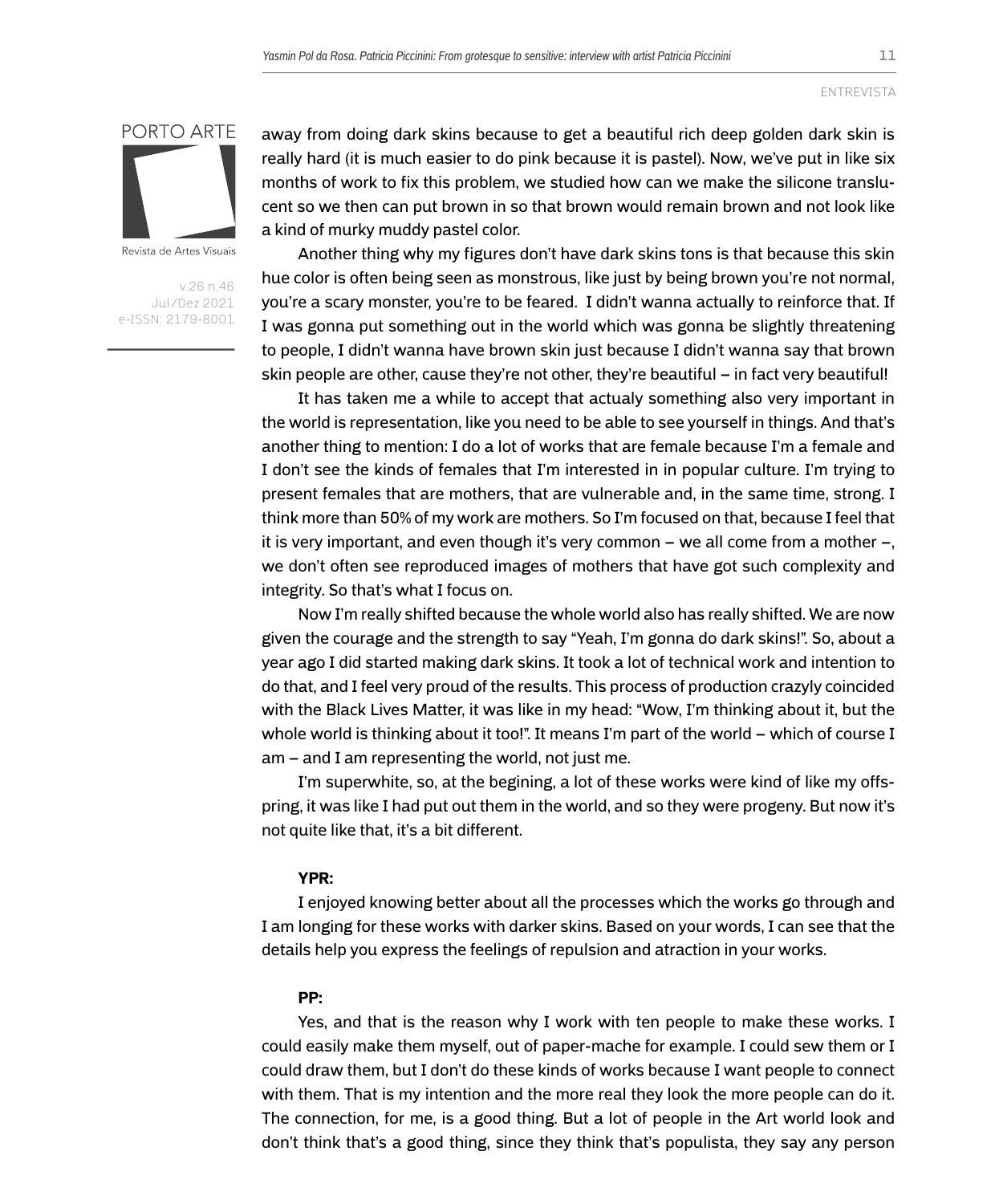

Revista de Artes Visuais

v.26 n.46 Jul/Dez 2021 e-ISSN: 2179-8001 can understand it, these people from the mass like it. I feel glad to please this kind of public because those people are valuable too. I wanna connect with them because they are important and that is why I make works like this. It would be much easier for me to produce works with pieces of garbage, for example – I could do that, it's easy: you just have to be a very connected person [with environmental issues], you just have to be a very philotherian person. But that's not my path, I much rather make works which are available to people in someway. And that is not viewed very favourably by the Art world people in general. People in this world do say to me: "Oh, your work is very available". Yeah, it is! Yeah, and people love it, ordinary people. But that's not really desirable because the Art world relies on elitism.

## **YPR:**

Finally, I would like to highlight something that I think is very powerfull in your work: the look. In all of your works we can find expressive looks that tell us a lot and seem to reflect the soul of all the creatures you conceive. I would love to hear you talk a little about those eyes that touch us so much. What is the meaning of the look in your creatures?

#### **PP:**

The eyes are really important. When I started making these works about 20 years ago, I was working with a person who made the eyes, he made eyes to people who lost their ones to cancer. He was very good, and the eyes he created looked very natural because they actually went in real people. However our work together was very complicated because if I said to him I needed an eye which is 23 mm he'd say he couldn't do that because the human eye are all 22 mm. So, about 2 years after working with him, we realized that we had to start making the eyes in our own studio. So we started to find a way to make that doable – and it was a really big job to produce human looking and realistic eyes but with variety. Like in the work *Kindred*, in which the orangutan mother has got very orange eyes. That guy that I used to work with would never make me an orange eye. Because of that, to make diferente things we had to make them our own.

The eyes that we make are really beautiful – Liz do them. They are all handpainted with a tiny little brush; they have that round ball, but they also have that kind of clear lens lid on the front, so they are not just like a ball because they have got that really tiny lump on the top which gives them a sense of realism – without that lump people would not find it real. A lot of effort goes in to making these eyes because a lot of each work is in the eye, a lot of the focal point is around the eyes. For example, *Big Mother* – a very old work with a big baboon mother holding a baby – it has eyes that tell the whole story: she is the carer for this child and she is breastfeeding this child; she has got a physical and emotional connection and in her eyes you go how much she is really compromised. This work arouses some questions like:"Is she a servent? What's her situation?" And we can can see in her eyes a kind of conflict, the conflict of being a mother and also having this emotional and physical connection. But she could be a servent, this might not be her will. There is a lot in it. It is not her child, so what's going on? There are all these questions that this work raises. So in most of the works the eyes are extremely important.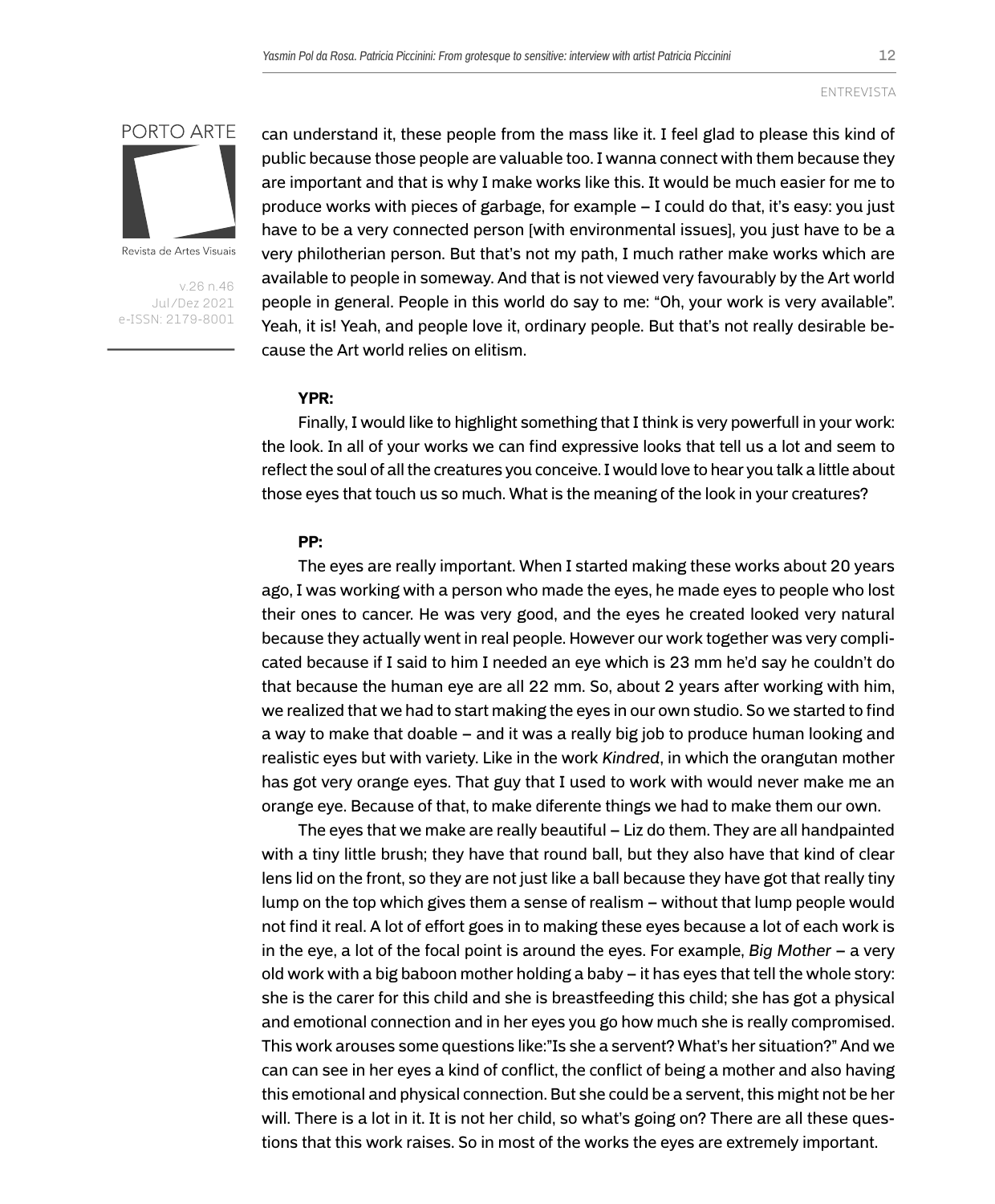

Revista de Artes Visuais

v.26 n.46 Jul/Dez 2021 e-ISSN: 2179-8001

Moreover, if they [the creatures] look at you it can be very confronting; as well, if they are looking in a more introspective way we can be aware that they have their own internal world. Altough, sometimes they do look at us and they appeal to us, almost like saying "Pick me, give me a hug", appealling to our emotional side. I can say that where the eyes look is massively importante. Likewise, they [the eyes] generally have whites – perhaps the primates also have whites in their eyes, but humans have evolved that around their eyes with much more strength. And that is because we need to know who and what we are looking at, what is something really important for us, but it is not that important for other creatures, like birds or guinea pigs. And so they don't have whites around their eyes. So, a lot of my creatures have a quite bit of white [around the eyes], so you know where they are looking at. All these details are really important indeed. Like I said before, I focus a lot on body language because we read it without knowing that we read it, we understand it without even thinking about it; we feel threatened, loving, we feel empathetic or we feel turned away just by the way someone else holds their body. This is all in the work, in every single piece, in the way they are.